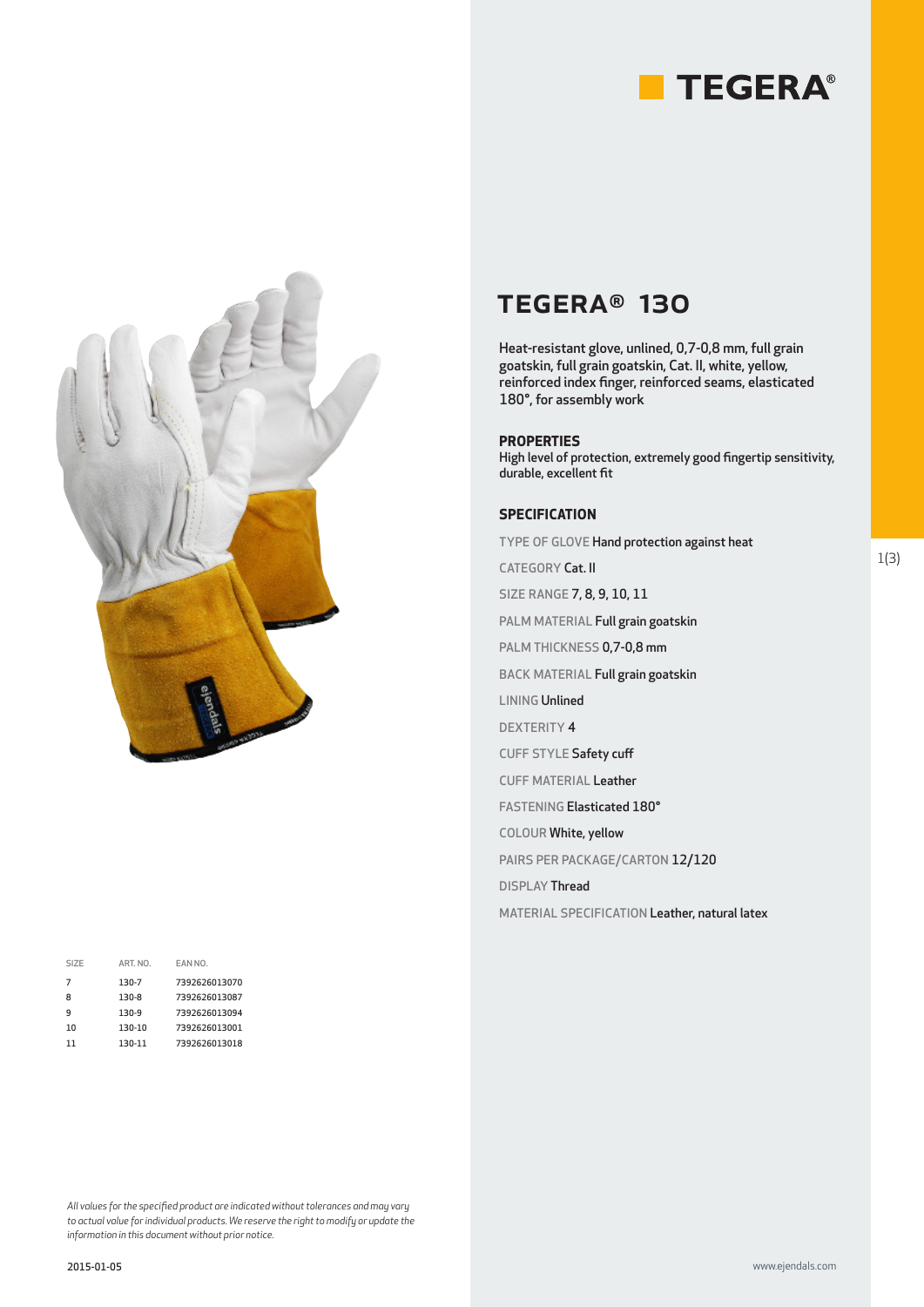

## TEGERA® 130

### **FEATURES**

Withstands contact heat up to 100°C, reinforced index finger, reinforced seams, reinforced thumb, withstands welding sparks and grinding splash

## **PRIMARY PROTECTION**

Prevents risk of:, burn injuries, heat injuries, abraision injuries, blisters, grazes, scratches, lacerations

**PRIMARY ENVIRONMENTS OF USE** Warm environments, harsh environments

**PRIMARY AREAS OF USE** Assembly, engineering, hot work

**PRIMARY INDUSTRIES OF USE** Metal fabrication, automotive

**TYPE OF WORK** Precision work



 EN 388 2122

2015-01-05





#### ejendals ab

www.ejendals.com

order@ejendals.com

Box 7, SE-793 21 Leksand, Sweden Phone +46 (0) 247 360 00 Fax +46 (0) 247 360 10 info@ejendals.com

*All values for the specified product are indicated without tolerances and may vary to actual value for individual products. We reserve the right to modify or update the information in this document without prior notice.*

2(3)